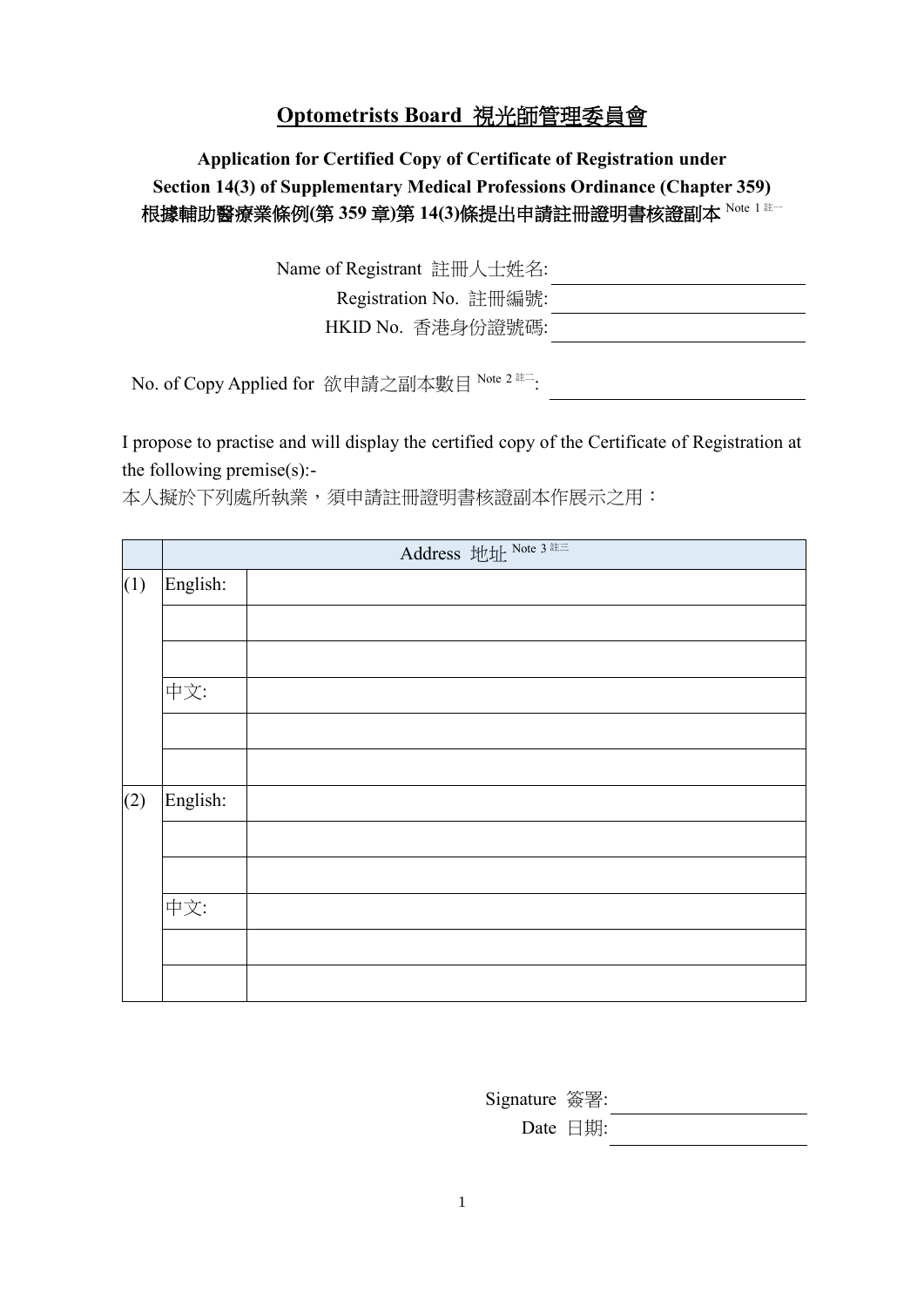Note  $1$   $\hbar$  The fee for each certified copy is stipulated in Schedule 3 of Optometrists (Registration and Disciplinary Procedure) Regulation ("the Regulation"). The completed application form should be submitted together with the original and copy of the certificate of registration in person to the Central Registration Office ("CRO") at 17/F, Wu Chung House, 213 Queen's Road East, Wanchai, Hong Kong (Tel. No.: 2961 8654). Optometrists may enquire with the CRO in respect of the payment method. 申請每份核證副本的費用於《視光師(註冊及紀律處分程序)規例》(下稱"規 例"訂明。視光師應親自帶同填妥之申請表格及註冊證明書之正本及副本,

遞交至香港灣仔皇后大道東 213 號胡忠大廈 17 樓的中央註冊室(電話: 2961 8654)。視光師可向中央註冊室查詢繳費方式。

Note <sup>2</sup> 註二 As stipulated under section 4.2 in Part III of the Code of Practice, *application for more than two certified copies of Registration Certificate may be subject to investigation by the Optometrists Board to ensure that the Regulation is being complied with*. Optometrists who apply for more than **two** certified copies accumulatively are required to submit documentary proofs from their employers by using the attached form (**Form A**). Optometrists may enquire with the Secretariat to check their application record.

專業守則第 III 部第 4.2 條指出, 視光師如申請兩份以上的註冊證明書核證副 本,視光師管理委員會可進行調查,以確保有關申請符合規例。視光師如累 計申請超過**兩份**核證副本,需遞交經由其僱主所填妥的證明表格(**表格一**)。 視光師可向秘書處查詢其申請紀錄。

Note  $3$   $\stackrel{\text{def}}{=}$  Optometrists may use separate sheet in the event that they need to fill in more than two addresses.

如視光師欲填報多於兩個地址,可另行書寫於白紙上。

| Enquiry 查詢: | <b>Optometrists Board Secretariat</b> | Tel. No. 電話: $(852)$ 2527 8363 |
|-------------|---------------------------------------|--------------------------------|
|             | 2/F                                   | Email 電郵: opb@dh.gov.hk        |
|             | Shun Feng International Centre        |                                |
|             | 182 Queen's Road East                 |                                |
|             | Wanchai, Hong Kong                    |                                |
|             |                                       |                                |
|             | 視光師管理委員會秘書處                           |                                |
|             | 香港灣仔皇后大道東 182號                        |                                |
|             | 順豐國際中心2樓                              |                                |